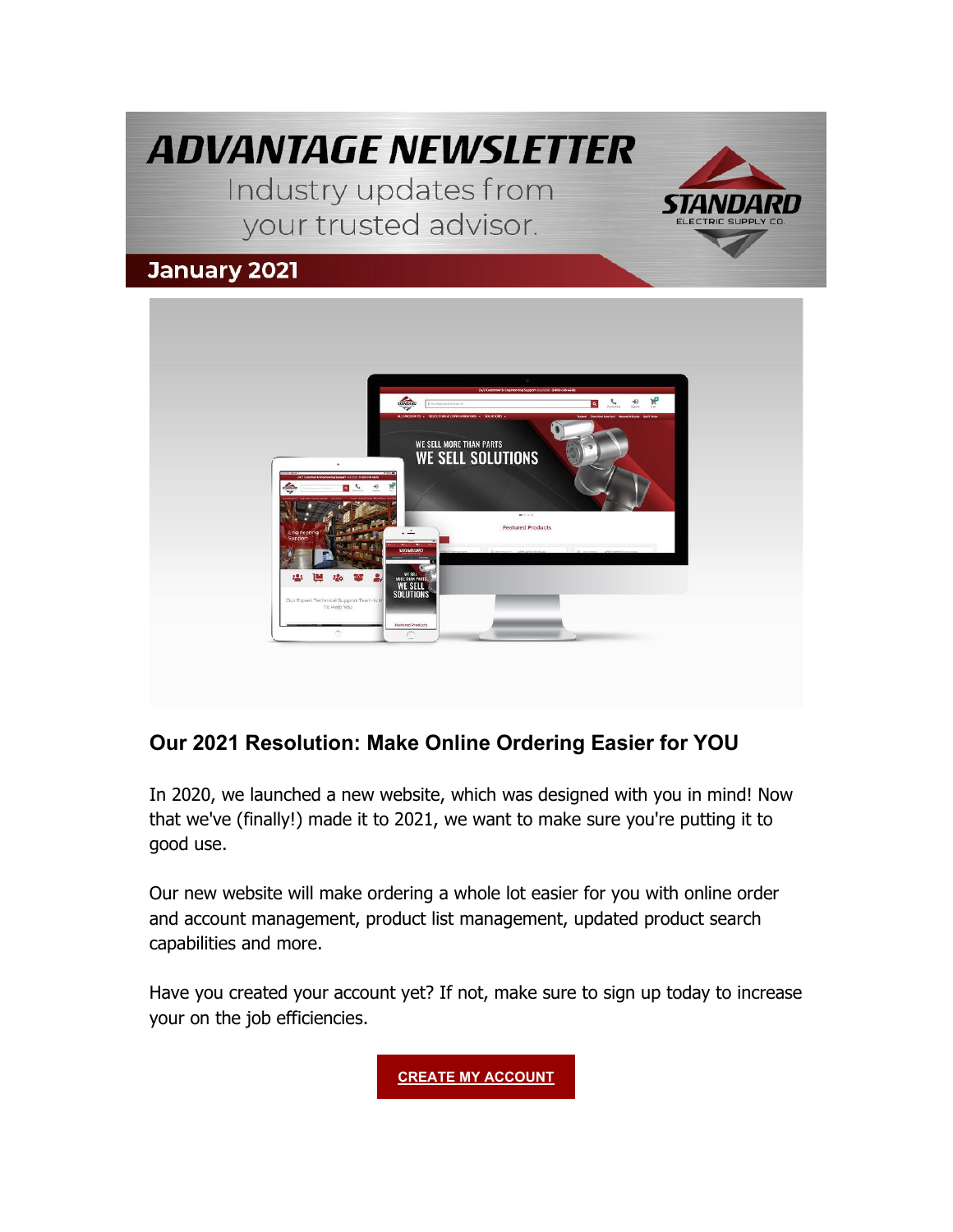

#### **Maximize Your System Uptime with the WAGO Pro2 Power Series**

With the introduction of the Pro2 Series, WAGO set new benchmarks for industry communication and parameterization. Pro2 models range from  $120 - 960$  W and provide an energy conversion efficiency of up to 96%.

**[Continue Reading...](https://nam04.safelinks.protection.outlook.com/?url=https%3A%2F%2Finfo.standardelectricsupply.com%2Fe2t%2Ftc%2FVWP3ks99tvl8W6vKsz77hx03ZW2QY3Nh4l-kLjN8GDX5G5nxGrV3Zsc37CgYXwW23PmJD3-SKPCW3CqFsj7Wv17pW2RpnGK6PG6h8N4Y5l-K-y-F-N1-3V_WnJG0kN6R7bDZ2TS4fW5vsjgq51MM6VN8pHKTp53PxvW5WqkyP8vDFvTW6dRKX43PVW0GW5sx4k-3qV3FyW8Rkj8G1kCjX0W4XSQ0q6MB-PkN6LgsMYF22c_W4-YYF_6td8H6W617V-63WQx4RW84NXZC1N7zSJW5xMP8-5YJ2jlW3K49Qh1HsQMJW8-5-t21LjZLSVw7_xc5r5K_yW3gbw5j5cK8L8W57kT5X7chZNqW1dyYkR7gzpbCW25bTdx6bwgDZW3Bvxb_5jRvX2W85ydFp5fBXWdV7cRPy2fJSMLW39M5m45TZrZvW35lP7J3ZdMcCW89k3c32blX_8W9cQtqt5G8lGPW4hHPND7GLZbrVQZrY845c0M63cg01&data=04%7C01%7Cdgebelein%40standardelectricsupply.com%7Cf003323c5ff64b0e284a08d8bbcfe823%7C4b02a9df33c0464e84121b8c3bcfec3c%7C0%7C0%7C637465848918384292%7CUnknown%7CTWFpbGZsb3d8eyJWIjoiMC4wLjAwMDAiLCJQIjoiV2luMzIiLCJBTiI6Ik1haWwiLCJXVCI6Mn0%3D%7C1000&sdata=udUI%2BUhspXJHcPC74ElKeGIGvWhGlr%2Bn4og4mFVQcBY%3D&reserved=0)**

#### **Smart, Simple and Safe: The Techman Robot**

Techman designed the world's first cobot with built-in vision as a standard feature. Their emphasis on vision-based tasks provides another level of sophistication, allowing the robot to work beyond movement and placement to deliver responsive assistance.



#### **[Learn More...](https://nam04.safelinks.protection.outlook.com/?url=https%3A%2F%2Finfo.standardelectricsupply.com%2Fe2t%2Ftc%2FVWP3ks99tvl8W6vKsz77hx03ZW2QY3Nh4l-kLjN8GDX6S3p_9rV1-WJV7CgDm2W7jYBFQ4wCTvRW5bFxN46qFhN8N6Bbg6YFgdzPW9gsPNs5bQ9zxW62pH9Y6ddghNW5ppmXG4QqLD3W1BrCYW1sV3mXN7YNfsHPPl7KW8gyPbl7FwG-0W6n4vGR6Lx-t_W57Lc1w6TJZhNW7cWSdj1-v5DPW4_Gxrn4GCtw9W3gFDny85tydFW4sq4SZ35NRTnVmtJ9r7BG7zWW8wXhTd7FCf9DW145d4t8vw-XrW5BcvPr8WR52QN8qPMPm3wzn1VfxXN65sdHlvW6rs7kD89mDkNW1Qk7547FdVGnW2_rz8V6rfG8GW31pr6k6RgMq1V9-mxy6DDl7v37Dk1&data=04%7C01%7Cdgebelein%40standardelectricsupply.com%7Cf003323c5ff64b0e284a08d8bbcfe823%7C4b02a9df33c0464e84121b8c3bcfec3c%7C0%7C0%7C637465848918384292%7CUnknown%7CTWFpbGZsb3d8eyJWIjoiMC4wLjAwMDAiLCJQIjoiV2luMzIiLCJBTiI6Ik1haWwiLCJXVCI6Mn0%3D%7C1000&sdata=27%2FrhQ7axHrfp2ZyriIHM%2BNiM75rVCsm5j7%2FRTUSWv8%3D&reserved=0)**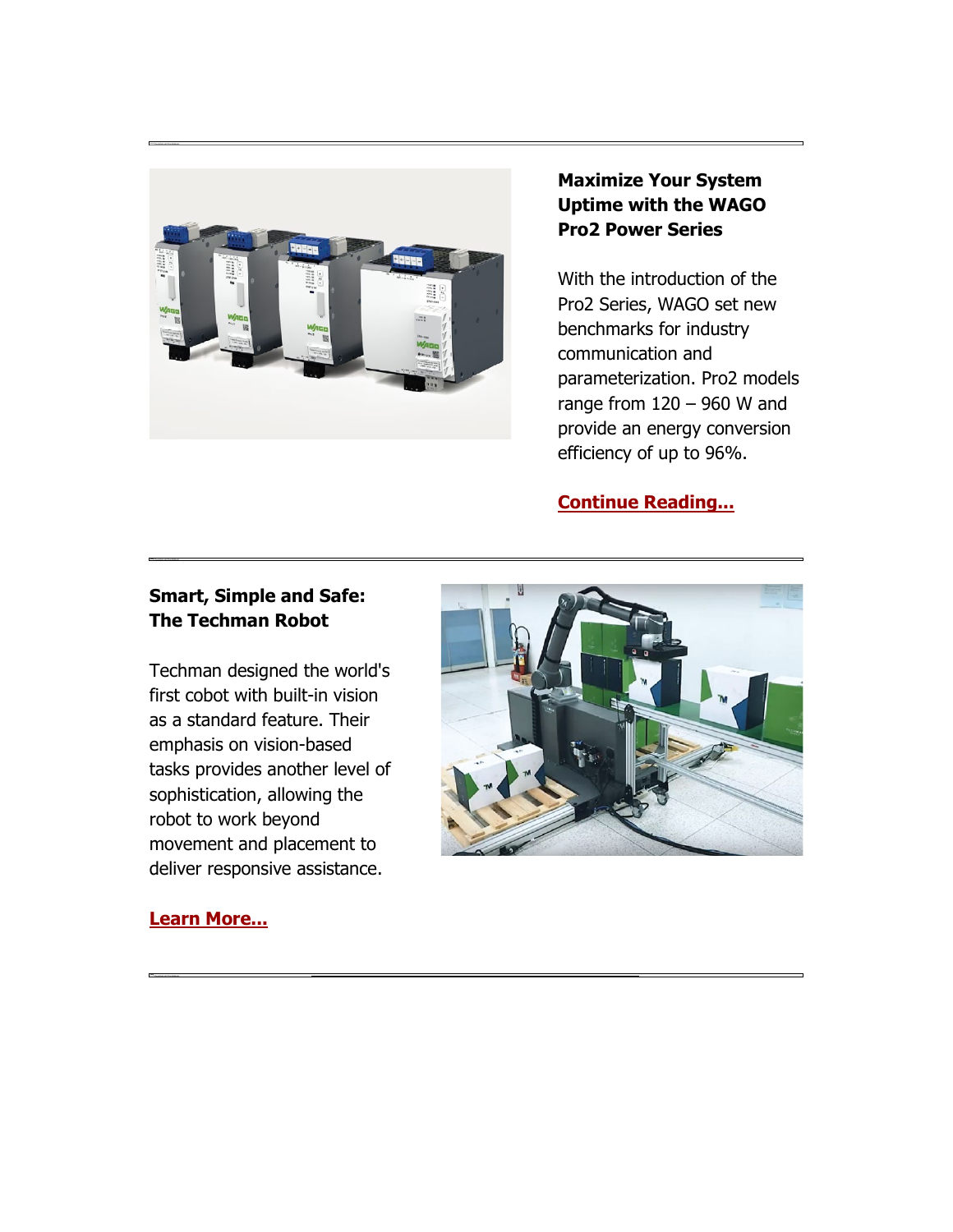

#### **For Hygienically Designed Enclosures with Superior Cleanability, Trust Rittal**

It's estimated that 20% of each day at a F&B plant is spent cleaning equipment. That's a big chunk of time. Rittal's Hygienic Design Enclosures were created to make your cleaning process easier.

**[Continue Reading...](https://nam04.safelinks.protection.outlook.com/?url=https%3A%2F%2Finfo.standardelectricsupply.com%2Fe2t%2Ftc%2FVWP3ks99tvl8W6vKsz77hx03ZW2QY3Nh4l-kLjN8GDX5Z5nxGLV3Zsc37CgVtwW1cyF1W42lpmQW4bRcrr39hjZ1W44qYNY72S1-mW1Pl4rt6XhyTkW21xMFS2NCMD5W10dycN1DFMdBW33t5cs5M1_5rW7MrtHQ245SPdVkwvwF8Wr0PhW63HJDG74Fh40W5rwDh856Zb7-W32JP7y3kr3_PW2pkQgF42hJg8W5Y7ywr5m6D_wN7JShSBjxCWxW3kJMPc3k4PPTW4kCKLC231NYSW75_hh73mfmz1W7kFNnX56MQMmW3cMWMN98R6-5W3kht0Y29SY3NW7cW-nd5vfPT0W1PPMgW1F8F61W55xn2b1HSzvkW5-FmJ98JLMDfW2qbs-M32J_dXW8D-pvn97pdlyW8wljtQ3J0_MBW6qc3NZ7mbZYxN94fK-4fNLfLW1nYjZg6BCdjCW4vVsPX90hgG1W4-Ks5D8VWbKTW3JJHPL28Pzh0W70BmfP2CxbnXN5N4X3YDCLlB3kYw1&data=04%7C01%7Cdgebelein%40standardelectricsupply.com%7Cf003323c5ff64b0e284a08d8bbcfe823%7C4b02a9df33c0464e84121b8c3bcfec3c%7C0%7C0%7C637465848918404281%7CUnknown%7CTWFpbGZsb3d8eyJWIjoiMC4wLjAwMDAiLCJQIjoiV2luMzIiLCJBTiI6Ik1haWwiLCJXVCI6Mn0%3D%7C1000&sdata=wFNpvNavcCyOriWdqFGjNetA3c0PKZCdCp0HgN%2FeP3c%3D&reserved=0)**

**STANDAR** 

**STANDARD** 

# **Let us UnMASK A Solution for You.**

What work challenges are you facing? Tell us about it and we'll send you a free mask.

**UNMASK MY SOLUTION** 

## **Hot Products: See the Industry's Latest!**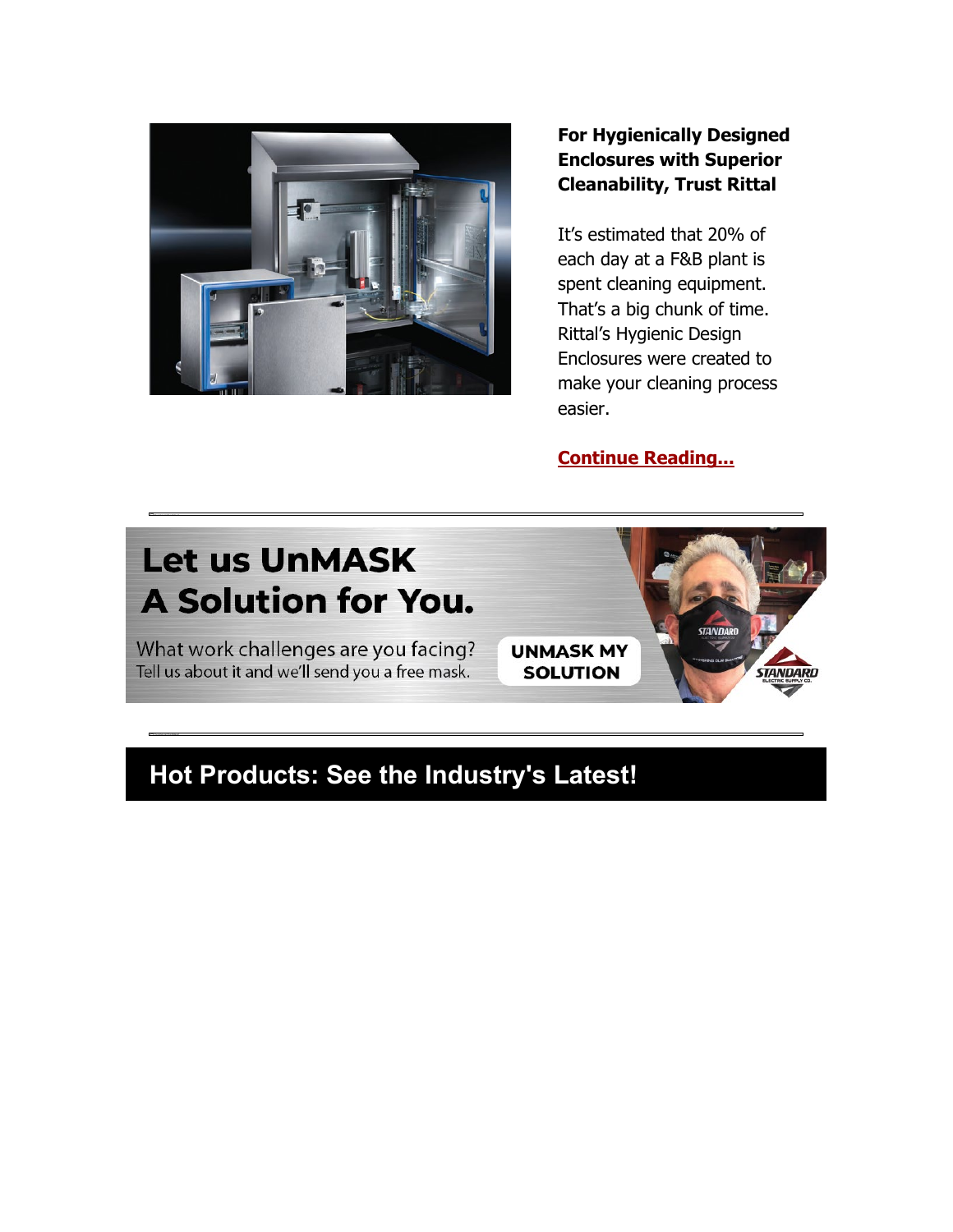

### **Upcoming Events Hosted by Standard Electric**



**Once Your VFD is Functional, How Do You Incorporate Safety Activation? It's Easier Thank You Think!**

**Show Me How To Use an HMS Ewon Cosy or Flexy for a Remote Connection**

**The Benefits of Versatile Cabling in Material Handling**

Wednesday, January 13th 12:00PM CST (Webinar)

Thursday, February 11th 12:00PM CST (Webinar)

11:00AM CST (Webinar)

**[Register Now](https://nam04.safelinks.protection.outlook.com/?url=https%3A%2F%2Finfo.standardelectricsupply.com%2Fe2t%2Ftc%2FVWP3ks99tvl8W6vKsz77hx03ZW2QY3Nh4l-kLjN8GDX773p_9LV1-WJV7CgDYJW4b2G5H5Q6KVNVtWJys6MY1gDVrFyNC6zDRQtW8GxsBy28dMkwW5H04cR88MFlkN6dvXxqRLtybV5_gY73xbgvTN4wnH_QYy0ztW5Hhh2z6tJ1bbW63JSxQ3T1P2-W2y9TPs96m_w3N70YDpYDd38yVLhVLk27WRw1W8285dC7Vk0ypW9dkHPN8ffCHFN41Wyfqv2p_6Tn9MV6Z5FBkV1qJ196Y8BCxW3Qd8vw4fD9_CN1XjdslW1sRwW1gG_hN2gXwH-W7YFtM72nXGWXW2m2Txg6fz-76W2YblzC55CVmFW4xdwqg8FL3GnV-sH4G8sV6vRW34lkyM93D9ghW6155LP2J4BdR3npF1&data=04%7C01%7Cdgebelein%40standardelectricsupply.com%7Cf003323c5ff64b0e284a08d8bbcfe823%7C4b02a9df33c0464e84121b8c3bcfec3c%7C0%7C0%7C637465848918424269%7CUnknown%7CTWFpbGZsb3d8eyJWIjoiMC4wLjAwMDAiLCJQIjoiV2luMzIiLCJBTiI6Ik1haWwiLCJXVCI6Mn0%3D%7C1000&sdata=n%2F2ZSkPrZ7MWXFFGbeTVpyIWsZwHsD%2FKV9AMqJUTPf8%3D&reserved=0)** 

**[Register Now](https://nam04.safelinks.protection.outlook.com/?url=https%3A%2F%2Finfo.standardelectricsupply.com%2Fe2t%2Ftc%2FVWP3ks99tvl8W6vKsz77hx03ZW2QY3Nh4l-kLjN8GDX773p_9LV1-WJV7CgSrSW2s3-BW10ppbXN3jnh5xVYY5tW7qcb207hjm8RW2-1MNl2BKNjgN1Zb4frZ7kRfW6tr12b2Gy4khW3jQyFf12z1ZsW7rlLW31dRqgWW7LD_gZ1J8qN-W14YQq_4Lf98CW2NNvhC9f5dHKVLDhk68MpyZCW7zpcP47T280tW4G8f7y5f5r4YW7_kpmf8xYKpMMj-wCgFcw6VW8yQLkz1JhC8dN3_8WZB1RzmbVVPpSq46L7MDVFX7Cy1MbL8xW5XW_x08_zMTJW79Sl5c1lCptXW85r6qd3jdTQHVy3bp_125CLhW3M4Kng3yk9FNW2tq7_r6TVfnxW5kwSjV14z0M3W8MYDcf98y4Nx37741&data=04%7C01%7Cdgebelein%40standardelectricsupply.com%7Cf003323c5ff64b0e284a08d8bbcfe823%7C4b02a9df33c0464e84121b8c3bcfec3c%7C0%7C0%7C637465848918424269%7CUnknown%7CTWFpbGZsb3d8eyJWIjoiMC4wLjAwMDAiLCJQIjoiV2luMzIiLCJBTiI6Ik1haWwiLCJXVCI6Mn0%3D%7C1000&sdata=7O1Y3sAxJmN905YPQDXUHUt%2FpIIvj662YwJUpFRN5ZU%3D&reserved=0)** 

**[Register Now](https://nam04.safelinks.protection.outlook.com/?url=https%3A%2F%2Finfo.standardelectricsupply.com%2Fe2t%2Ftc%2FVWP3ks99tvl8W6vKsz77hx03ZW2QY3Nh4l-kLjN8GDX5m5nxG7V3Zsc37CgJ3PVKS-Nq1TVMY6N5TKmrc_zNnqW3n5tKf4blB8tW2WNdKV8v94mQW7FjBgH3ljSY7W9kgVWv1QNQztW1Brz7t1lJRsbW2VZnY-8CjdxjN1DKPz-V3W6PN5Dwzwf5xx5SW1_lZh363yhdBW86KB2G4v9VYlN3_-4Xr-cwbVW89W89R1GNGRrW8BYs721K4jkgVrMFQK7clz14Vh62cc20sJMTW5hPyH783P_9MW7MfnFl90yn1RW3wS1N48-2hwJW5_0T9_3ZJ98yW78HMfV6hSnPBW2fSbn81MJ-SvW4HLRnH4gWGKbW3J5Pbc8j6GW_W98Gq-8979N6wVPm_Qy2DZnxlW2hnLly13dLkPW9fl6cb49S3lSW8rt4v48c96gsW3V-qNw7nGh6yW6BxdY07rYxJr3gGF1&data=04%7C01%7Cdgebelein%40standardelectricsupply.com%7Cf003323c5ff64b0e284a08d8bbcfe823%7C4b02a9df33c0464e84121b8c3bcfec3c%7C0%7C0%7C637465848918434265%7CUnknown%7CTWFpbGZsb3d8eyJWIjoiMC4wLjAwMDAiLCJQIjoiV2luMzIiLCJBTiI6Ik1haWwiLCJXVCI6Mn0%3D%7C1000&sdata=SyhFYGRmJ0z3DkC9U47InzgkNlKI7x15fukYLqJoNqU%3D&reserved=0)** 

Wednesday, February 24th